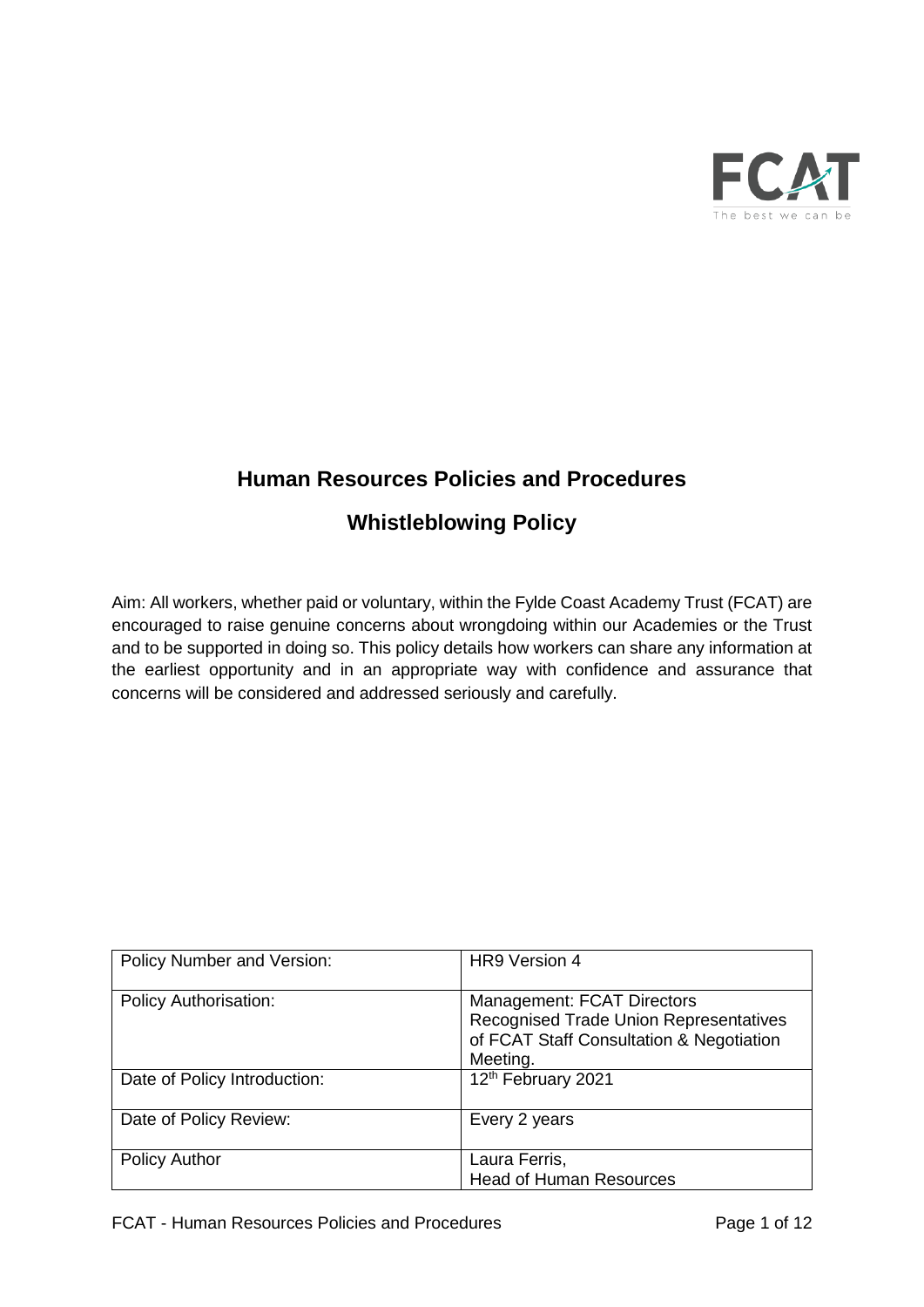| <b>Contents</b>                                                                                                                   | Page No.       |
|-----------------------------------------------------------------------------------------------------------------------------------|----------------|
| 1. Introduction                                                                                                                   | 3              |
| 2. Scope of the Policy                                                                                                            | 3              |
| 3. General Principles of the Policy                                                                                               | $3 - 4$        |
| 4. Records and Monitoring                                                                                                         | $\overline{4}$ |
| 5. Review                                                                                                                         | 4              |
| 6. Equality Act 2010                                                                                                              | 4              |
| 7. What concerns can I share through Whistleblowing?                                                                              | 4-5            |
| 8. How can I share a concern?                                                                                                     | $5 - 7$        |
| 9. How will FCAT respond to the concern and how will I be protected?                                                              | $7 - 9$        |
| 10. What happens if I am not satisfied with the feedback from the concern<br>shared or if I believe the wrongdoing is continuing? | 9              |
| 11. What happens if I believe I have been unfairly treated in sharing a concern?                                                  | 9              |
| 12. How will false or malicious concerns be addressed?                                                                            | $9 - 10$       |
| Appendix 1 - Academy/Trust Contact Details                                                                                        | $11 - 12$      |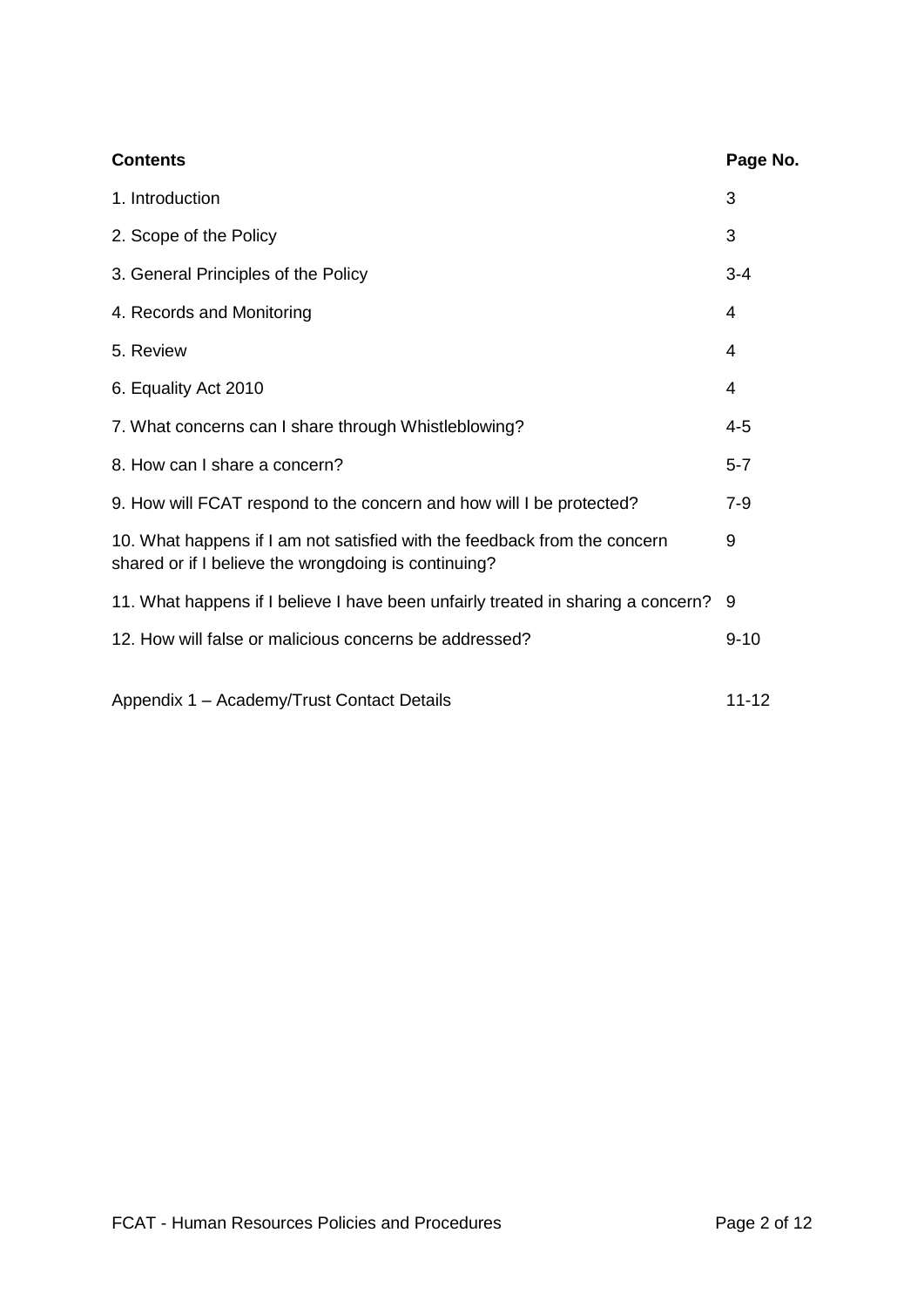## **1. Introduction**

- 1.1 The Public Interest Disclosure Act (1998) was enacted to encourage an open, transparent and safe working environment where concerns about any past, present or likely future wrongdoing within the workplace can be identified and addressed quickly and thoroughly.
- 1.2 FCAT is committed to high openness, integrity and accountability at all times by all workers at every level.
- 1.3 When a worker shares any information regarding a wrongdoing within an organisation this is called "whistleblowing", "blowing the whistle" or "making a disclosure".
- 1.4 FCAT recognises that workers are often the first people to witness any wrongdoing within an organisation due to their closeness to day to day operations. However sometimes individuals can feel reluctant to share their concerns because they are worried that they are being disloyal, afraid that they may be victimised if they speak up or that no action will be taken to address their concern.
- 1.5 Conversely it is vital to FCAT that the information workers may discover about any past, present or likely future concern is shared to prevent any wrongdoing which could cause harm to our students, workers, parents/carers, Academies or Trust.
- 1.6 In line with the legislation FCAT is committed to protect workers with genuine concerns about any wrongdoing in sharing these confidentially and without fear of victimisation.
- 1.7 This policy details how workers can share any information at the earliest opportunity and in an appropriate way with confidence and assurance that concerns will be considered and addressed seriously and carefully.
- 1.8 If you are unsure as to whether you wish to use this policy we would encourage you to seek advice from your Trade Union Association or at any time you may contact the independent charity Protect (formerly Public Concern at Work) on 020 3117 2520. Alternatively, you may contact the Advisory, Conciliation and Arbitration Service (ACAS) on 0300 123 1100. Both organisations have advisors who can give you free confidential advice on how to raise a concern about wrongdoing at work.

## **2. Scope of the Policy**

2.1 This policy is applicable to all workers, both paid and voluntary within FCAT (including directly employed staff, those employed through an agency/third party, volunteers, Academy Council members, self-employed with a contract for service with FCAT).

## **3. General Principles of the Policy**

- 3.1 This policy provides a clear and supportive approach for workers to share any concerns regarding any wrongdoing in our Academies and Trust.
- 3.2 FCAT will protect any worker from suffering any detriment (e.g. victimisation) as a result of sharing a genuine concern.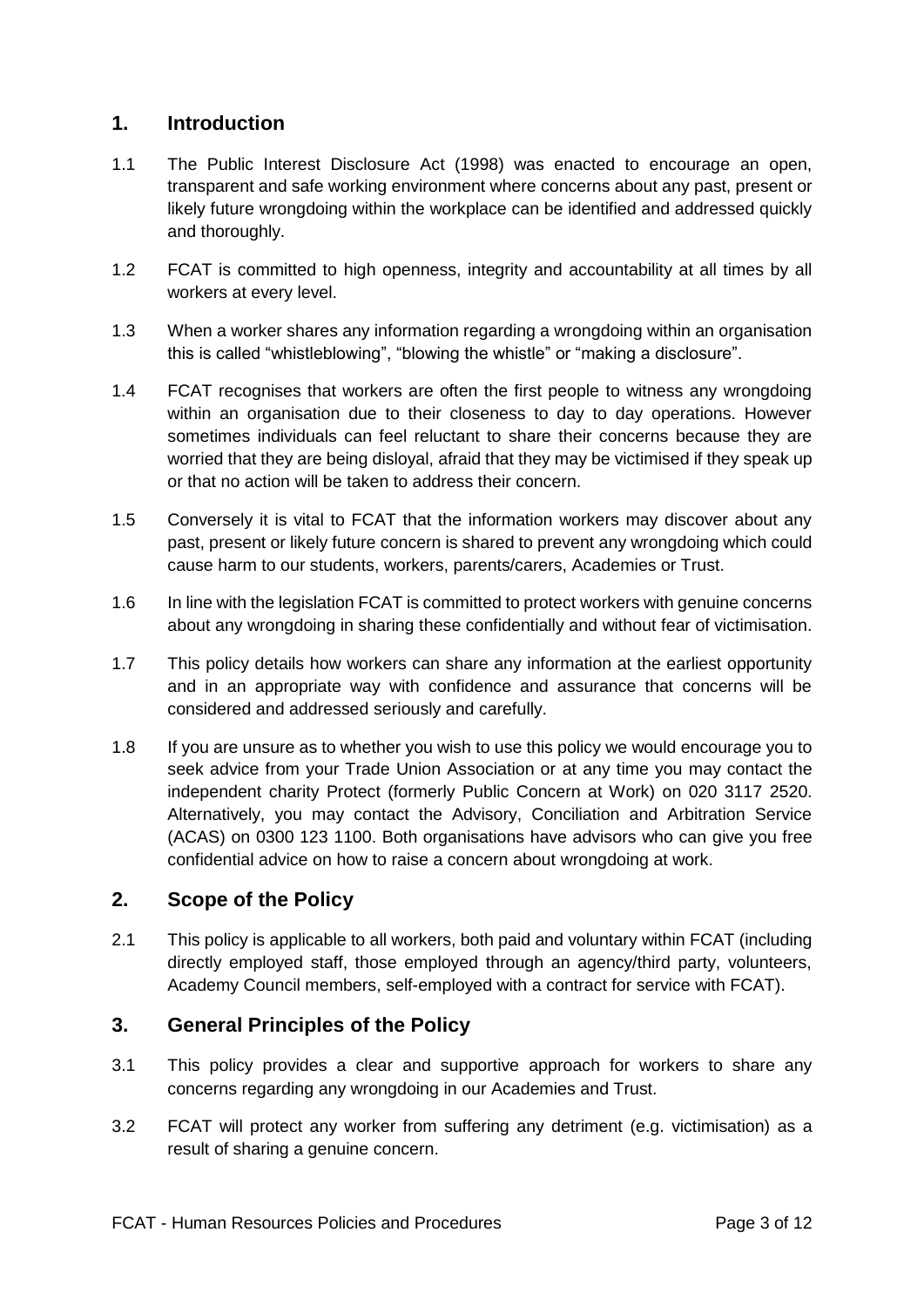- 3.3 It also provides a robust procedure which outlines how any concerns will be consistently and fairly investigated and resolved by FCAT. This is to seek to ensure that every shared concern is seriously, thoroughly, quickly and appropriately managed and addressed and roles and responsibilities in conducting this are distinct.
- 3.4 FCAT is committed to protect the confidentiality of workers who share any concerns. This is unless it is required by law to cease that confidentiality or through the course of any investigation process the source of any information must be disclosed. Where this may arise, it would be discussed with the individual in the first instance and protection and support for the individual planned, agreed and put in place.
- 3.5 Any concerns regarding the fair implementation of this policy should be raised with FCAT Human Resources in the first instance. Human Resources will provide training, support and advice in relation to this policy.

#### **4. Records and Monitoring**

4.1 FCAT is required to maintain and monitor records of the number and nature of all concerns shared and the outcome of the investigation into these concerns and how they were addressed. Records will be stored securely within FCAT Human Resources and access will be restricted to those only responsible for managing and recording disclosures in line with the General Data Protection Regulation.

#### **5. Review**

5.1 The content and operation of this policy will be reviewed every two years by Human Resources and FCAT Executive and then negotiated and agreed with Trade Union Associations.

## **6. Equality Act 2010**

6.1 FCAT will observe the requirements of the Equality Act 2010 in the application of this policy which protects employees from unfavourable treatment related to a protected characteristic including; age, disability, gender reassignment, marriage and civil partnership, pregnancy and maternity, race, religion or belief, sexual orientation.

## **7. What concerns can I share through Whistleblowing?**

- 7.1 Often individuals can be unsure as to when or for what reason they may blow the whistle. This is common; as often people have a concern about wrongdoing in the workplace; but are not sure as to how serious this may be and whether or not to say something.
- 7.2 We have policies and procedures (e.g. grievance) which exist to enable workers to raise concerns relating to their own employment with FCAT. This whistleblowing policy is *not* intended for individuals to make complaints relating to their personal circumstances, bullying, harassment or discrimination; but is for workers to raise genuine concerns about wrongdoings including: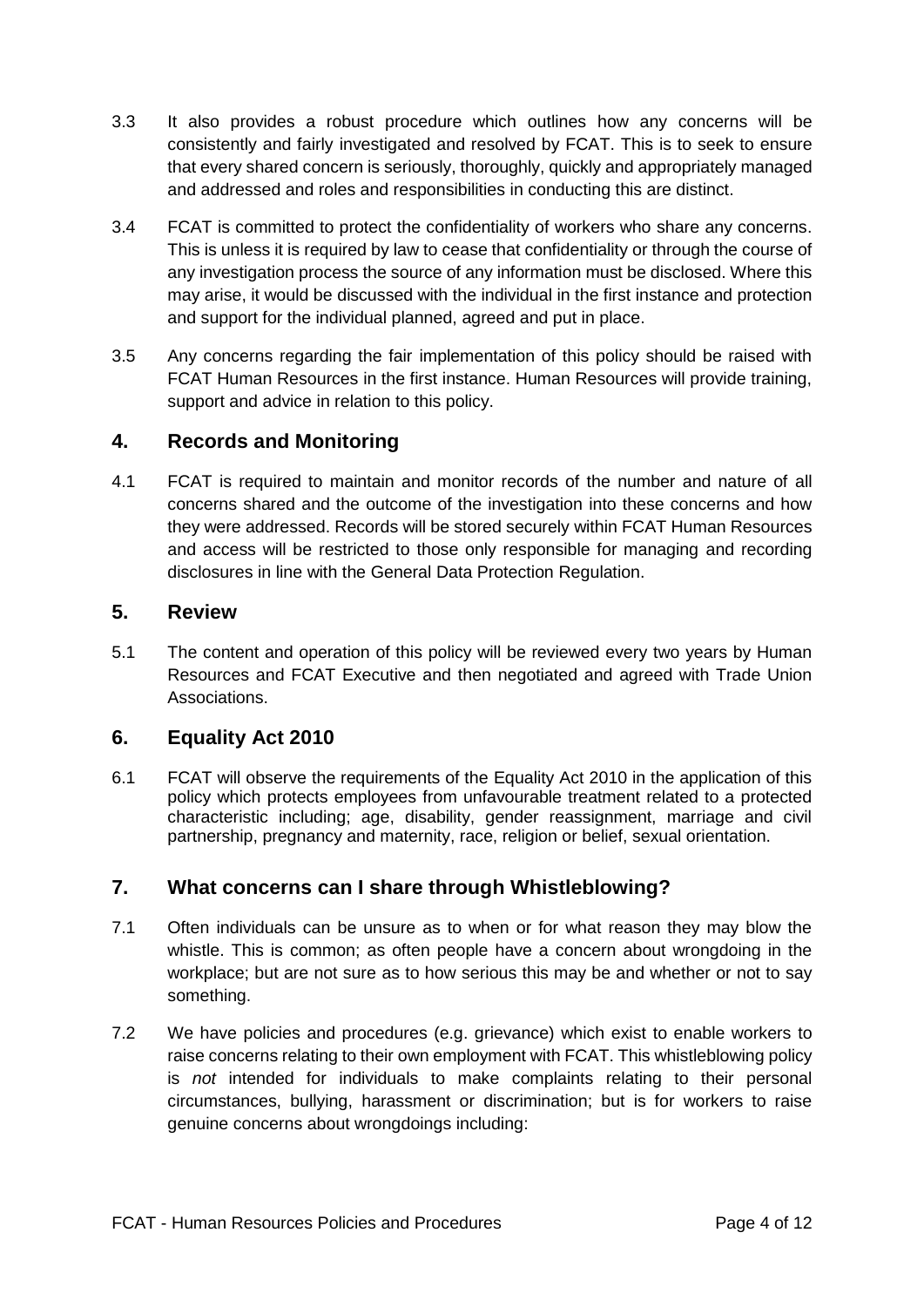- a criminal offence, e.g. fraud;
- if FCAT is breaking the law;
- someone's health and safety is in danger;
- risk or actual damage to the environment:
- you believe someone is covering up one of the above listed wrongdoings.
- 7.2 To be protected by the whistleblowing legislation:
	- your concern must relate to one of the above listed wrongdoings, whether this be a past, present or likely future wrongdoing;
	- you must believe that in sharing the concern you are acting in the public interest. This means that you believe that any wrongdoing may affect others, as well as or instead of yourself, so not a personal grievance.
- 7.3 In relation to safeguarding and child protection concerns, we do have specific procedures within each Academy for reporting concerns regarding the safety and welfare of children and workers **must** continue to utilise these procedures. However any concerns which you feel may fall outside of standard safeguarding reporting procedures or any wrongdoing in safeguarding within our Academies or Trust should be shared through this whistleblowing policy and procedure.
- 7.4 As previously mentioned; if you are unsure as to whether you wish to use this policy we would encourage you to seek advice from your Trade Union Association or at any time you may contact the independent charity Protect (formerly Public Concern at Work) on 020 3117 2520. Alternatively, you may contact the Advisory, Conciliation and Arbitration Service (ACAS) on 0300 123 1100. Both organisations have advisors who can give you free confidential advice on how to raise a concern about wrongdoing at work.

#### **8. How can I share a concern?**

- 8.1 We encourage all workers to share any concern they may have about any wrongdoing, no matter how minor or major this may seem to be. It is absolutely vital to protect people and the Trust to investigate and address any level of wrongdoing. The earlier you are able to share any concern, the sooner we will be able to take action in response and to resolve this.
- 8.2 For academy based workers we recommend that your concern is shared in person verbally or in writing to the Headteacher or a member of the Senior Leadership Team (SLT). For FCAT Central Service workers we recommend the Chief Operating Officer (COO), Deputy CEO Primary (DCEO) or Director of Education (DOE). You may wish to talk to a colleague and to share a concern collectively or alternatively through your trade union representative for support on your behalf.
- 8.3 To ensure the confidentiality of any information shared, it is suggested that your concern is written and placed in a sealed envelope, marked confidential and addressed to the Headteacher or a member of SLT for academy based workers or the Chief Operating Officer (COO), Deputy CEO Primary (DCEO) or Director of Education (DOE) for FCAT Central Service workers.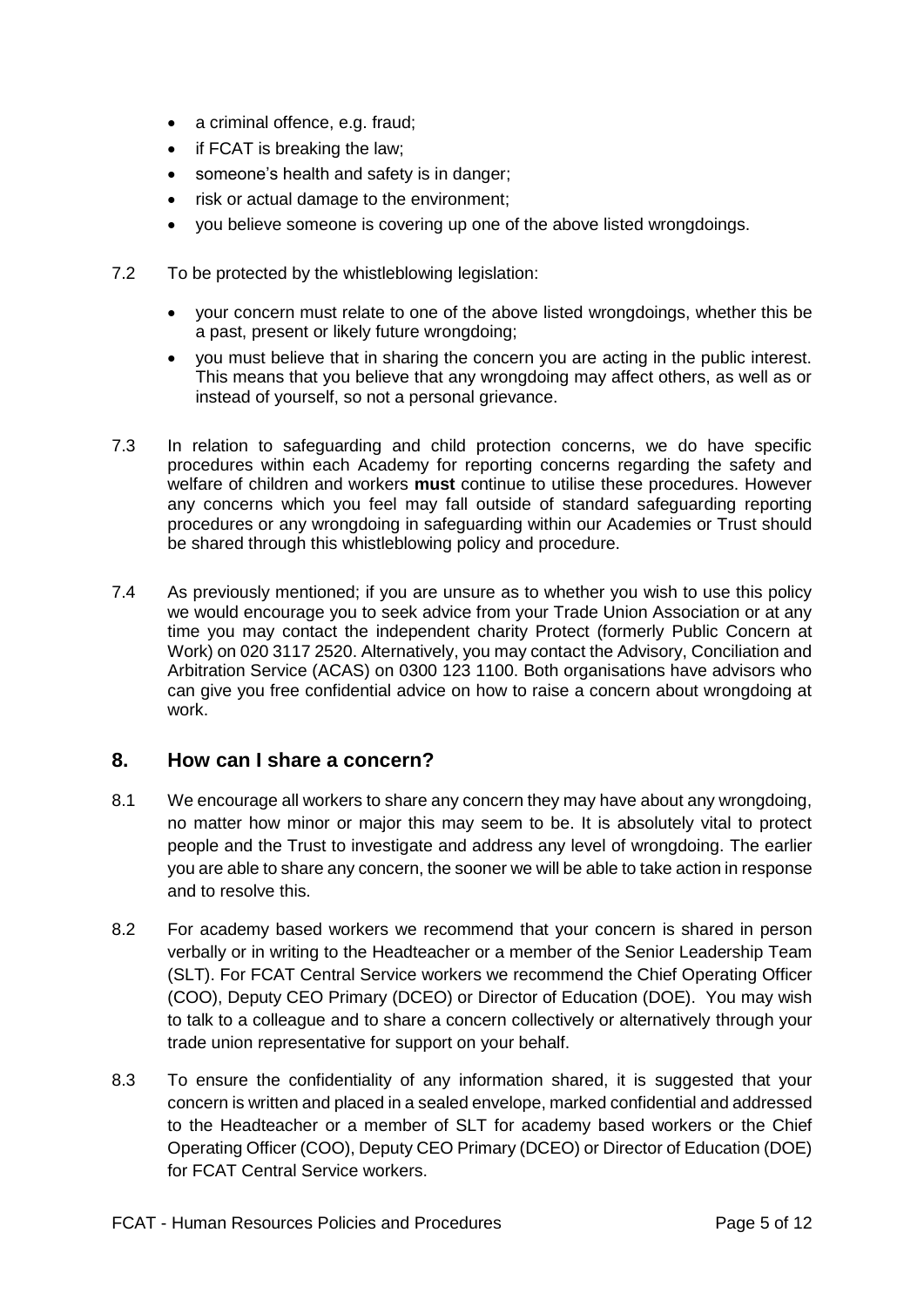- 8.4 You may not wish to sign or write your name on any written information shared, however we do encourage you to do so as anonymous concerns are often difficult to investigate and resolve with limited information and we won't be able to provide any support to you or feedback as to how your concern has been addressed.
- 8.5 FCAT will exercise discretion in deciding whether or not to investigate anonymous concerns and in taking this decision will consider:
	- the seriousness of the matters shared;
	- the credibility of the concern;
	- the likelihood of being able to investigate the concern on the basis of the information anonymously received and other sources.
- 8.6 You are encouraged to share as much information as you feel comfortable to do so relating to your concern such as:
	- the nature of your concern and the reason for your concern;
	- any background or history relating to your concern including relevant dates.

Please be assured that whilst helpful at this stage, evidence isn't required in order for your concern to be investigated further; all that is required is a genuine belief or suspicion of wrongdoing.

- 8.7 We recognise that you may want to have some choice in who you feel comfortable in raising a concern regarding any wrongdoing to. Therefore please find below a list of all senior leaders to whom you may raise your concern:
	- Member of SLT:
	- Headteacher
	- Executive Headteacher:
	- Academy Council Chair;
	- FCAT Chief Operating Officer;
	- FCAT Deputy Chief Executive Officer Primary;
	- FCAT Director of Education:
	- FCAT Chief Executive Officer;
	- Chair of FCAT Board.

A contact list for each Academy and the Fylde Coast Academy Trust can be found at Appendix 1 in this policy. If you are unsure who to contact please contact FCAT HR for advice.

- 8.8 We encourage and hope that workers are able to share any concerns regarding wrongdoing in the workplace within our Academies or Trust through the identified series of contacts listed above. However, if you feel that it is right for you to share your concern outside of your Academy or the Trust; then the following are possible and recommended contact points:
	- Ofsted (whistleblowing hotline)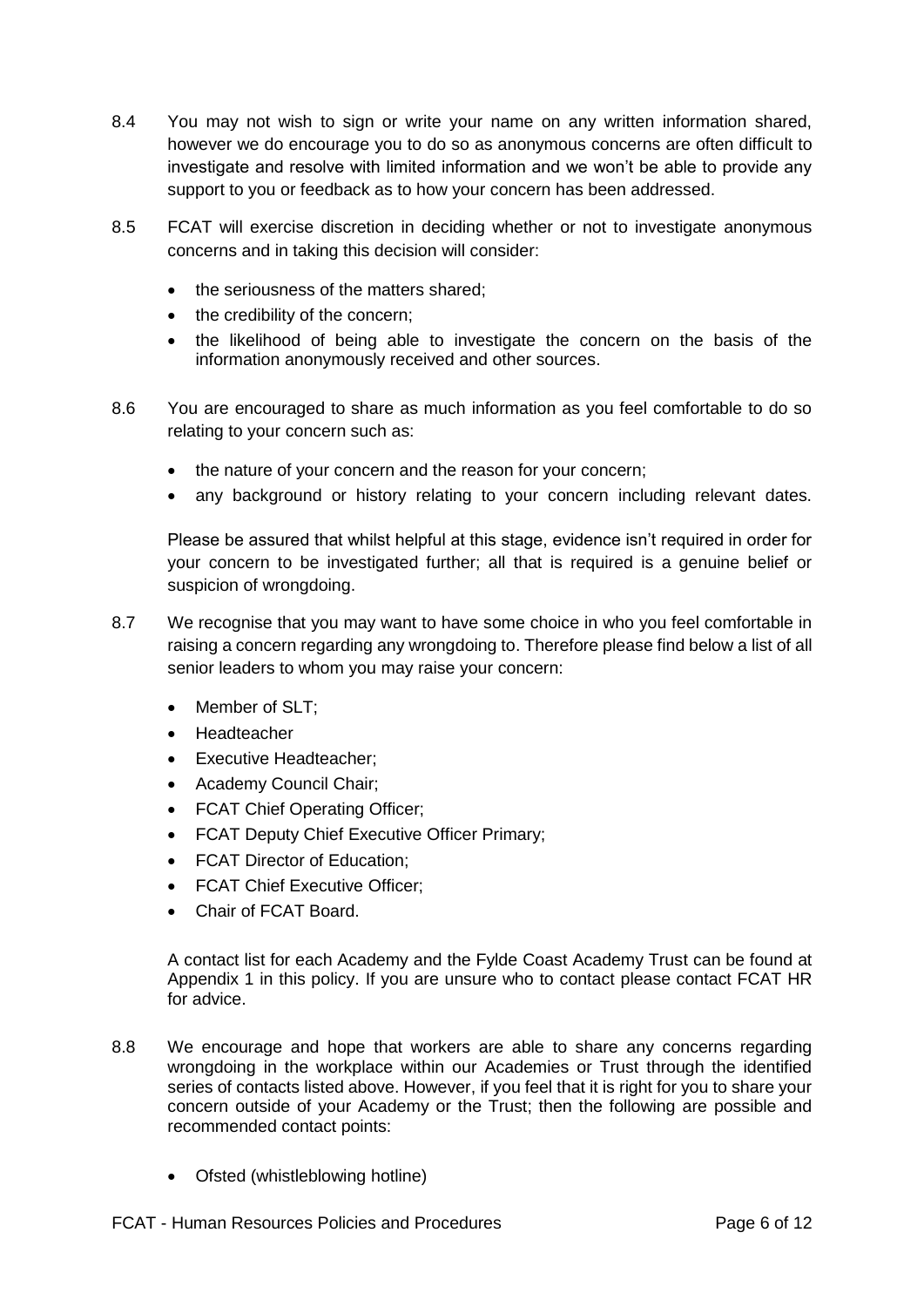- Director of Children's Services (Local Authority)
- The Health and Safety Executive
- The Financial Conduct Authority
- Her Majesty's Revenue and Customs (HMRC)
- The Police
- The District Auditor
- The Ombudsman
- The Environment Agency
- 8.9 If a worker chooses to share their concerns with the media, in most cases they will not be protected by the whistleblowing legislation. It is only in exceptional circumstances where this protection will not be lost when: an individual reasonably believes that the information they disclose is substantially true and that their employer will subject them to detriment or conceal or destroy evidence if they were to share with them and when not acting for personal gain.

#### **9. How will FCAT respond to the concern and how will I be protected?**

9.1 When a worker shares a concern with a senior leader the senior leader will contact FCAT's Head of Human Resources and a decision will be made by FCAT as to which senior leader will explore the concern further. This is important to ensure that the Trust is aware of concerns raised to ensure that they are resolved appropriately. The table below outlines which senior leader will normally explore concerns raised at different levels within the Trust. This may however be subject to change depending on the individual circumstances of the concern raised to ensure fair and impartial investigation.

| Who does the concern relate to?         | Who will normally explore the concern? |
|-----------------------------------------|----------------------------------------|
| Employee (Academy based staff)          | Headteacher                            |
| <b>Employee (FCAT Central Services)</b> | <b>Chief Operating Officer</b>         |
| Headteacher                             | <b>Executive Headteacher</b>           |
| <b>Executive Headteacher</b>            | CEO<br>Director of Education/Deputy    |
|                                         | Primary                                |
| Academy Council Chair or Member         | <b>Director of Education</b>           |
| CEO Primary/Director<br>Deputy<br>οf    | CEO                                    |
| Education                               |                                        |
| <b>CEO</b>                              | <b>Director</b>                        |
| <b>Director</b>                         | Member                                 |

- 9.2 Within 5 working days following a concern being shared by an individual; a letter to confirm acknowledgment of receipt will be sent and the individual will be invited to join an information gathering meeting with the senior leader at which they may be accompanied by a trade union representative or workplace colleague as a source of support.
- 9.3 This meeting will be to enable the individual to share any further details with the manager regarding their concern and for the senior leader to clarify any information which may assist in determining whether any further investigation is required or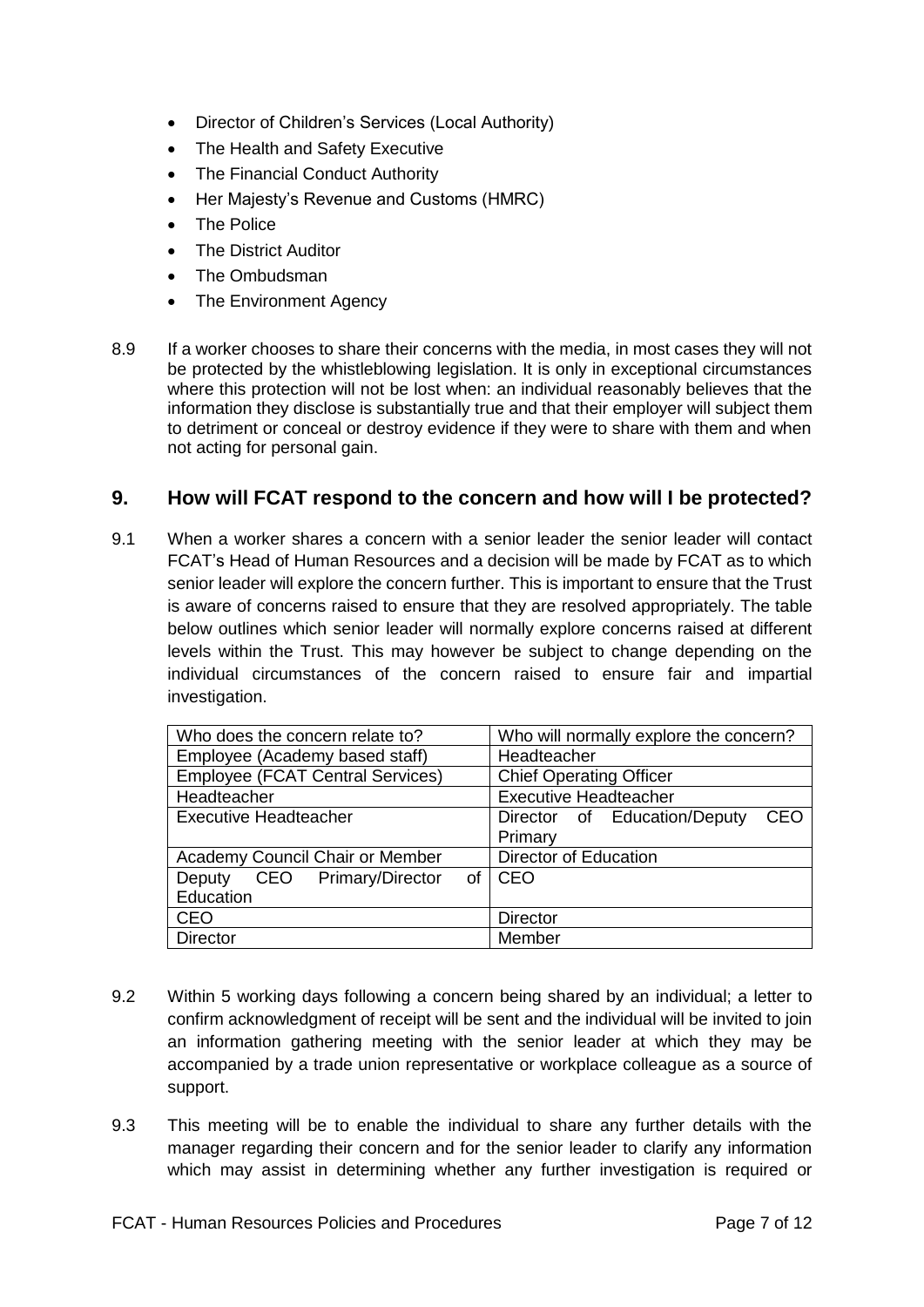whether the concern can be addressed at that point. To make this meeting as useful as possible; you are advised to note down as many details regarding your concern that you are able to recall and to bring any relevant information that might be helpful to discussing the matter.

- 9.4 If it is possible to determine whether a concern is founded and if so how this has been addressed following the information gathering meeting; this will be confirmed in writing by the manager to the individual that shared the concern. This will be within 5 working days of the information gathering meeting. If the concern relates to an Academy, a copy of this letter will be shared with the Headteacher, Executive Headteacher and Chair of the Academy Council (unless the concern relates to one of those parties) If the concern relates to the Central Trust, a copy of this letter will be shared with the CEO, Director of Education, Deputy CEO Primary and COO (unless the concern relates to one of those parties). In all cases a copy of the letter will be shared with FCAT's Head of Human Resources for Trust recording purposes (unless the concern relates to this party).
- 9.5 Where however a concern requires further investigation, the individual will be informed of this by the senior leader at the end of the information gathering meeting and will be given a timescale for the completion of the investigation which will depend on the complexity of the concern. Every effort will be made to ensure that concerns are investigated as quickly, but thoroughly as possible and that individuals are kept up to date of the progress of the investigation.
- 9.6 Following the conclusion of the investigation; feedback as to the outcome of the investigation and any action taken to address any established concerns will be confirmed in writing by the senior leader to the individual that raised the concern. This will be within 5 working days of the completion of the investigation. If the concern relates to an Academy, a copy of this letter will be shared with the Headteacher, Executive Headteacher and Chair of the Academy Council (unless the concern relates to one of those parties) If the concern relates to the Central Trust, a copy of this letter will be shared with the CEO, Director of Education, Deputy CEO and COO (unless the concern relates to one of those parties). In all cases a copy of the letter will be shared with FCAT's Head of Human Resources for Trust recording purposes (unless the concern relates to this party).
- 9.7 After a concern has been shared, an individual will be provided with any support that they may require at that time (e.g. access to free and confidential counselling services, mediation or dispute resolution services). Individuals are encouraged to share with FCAT anything which they may find to be helpful or supportive to them during this time so that efforts to facilitate this can be made.
- 9.8 FCAT is committed to protect the confidentiality of workers who share any concerns. This is unless it is required by law to cease that confidentiality or through the course of any investigation process the source of any information must be disclosed. Where this may arise, it would be discussed with the individual in the first instance and protection and support for the individual planned, agreed and put in place.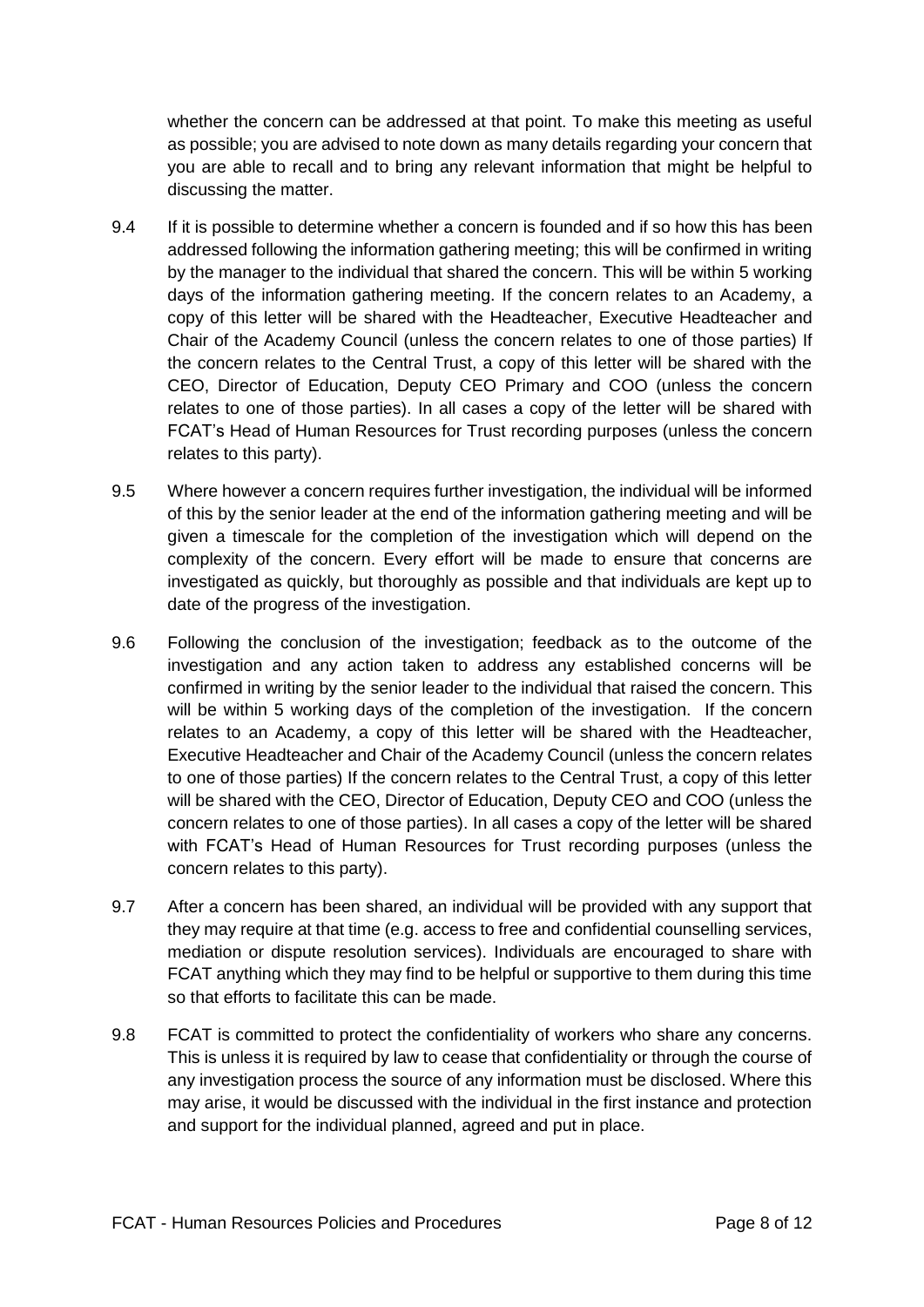- 9.9 Whilst FCAT will work to prevent any detriment to any individual that shares a concern through this whistleblowing policy; in the unlikely event; individuals must report to the manager investigating the concern or FCAT Human Resources any act of accusation or victimisation they may experience in relation to sharing a concern or if anyone tries to stop them from raising a concern; as this will be addressed seriously and may result in disciplinary action being taken.
- 9.10 Where any concern is not established following the information gathering meeting or a full investigation; the reason for this will be provided in the feedback letter to the individual that shared the concern initially.

## **10. What happens if I am not satisfied with the feedback from the concern shared or if I believe the wrongdoing is continuing?**

- 10.1 If following the outcome of an information gathering meeting or full investigation an individual is not satisfied with the feedback they have received in terms of whether the concern has been identified by FCAT and/or the actions taken by FCAT to address any concern or if they believe the wrongdoing is continuing; workers are encouraged to escalate their concern to the next level of management as will be confirmed in the outcome letter. If an individual is unsure who to escalate their concern to, they are encouraged to contact FCAT's Head of Human Resources.
- 10.2 Whilst we encourage and hope that workers are able to share any concerns regarding wrongdoing in the workplace within our Academies or Trust; if you feel that it is right for you to share your concern outside of your Academy or the Trust with the recommended contact points outlined in section 8.8 of this policy.

# **11. What happens if I believe I have been unfairly treated in sharing a concern?**

11.1 If any worker feels that they have been unfairly treated because they have blown the whistle they must in the first instance raise this with the identified manager who investigated the concern or FCAT Human Resources. Alternatively they may choose to raise a grievance in line with FCAT's grievance policy and procedure. Ultimately they may decide to take their case to an Employment Tribunal.

## **12. How will false or malicious concerns be addressed?**

- 12.1 It is sometimes the case that following an information gathering meeting or full investigation, concerns shared by an individual are not confirmed. Where a concern has been shared in good faith and is not founded; individuals will be protected from any detriment.
- 12.2 In the unlikely occurrence that it is alleged that an individual has shared a false or malicious concern; this will be investigated in accordance with FCAT's disciplinary policy and procedure and may result in disciplinary action being taken.
- 12.3 In circumstances where an individual may blow the whistle regarding a possible act of misconduct or gross misconduct; in which after investigation they were found to be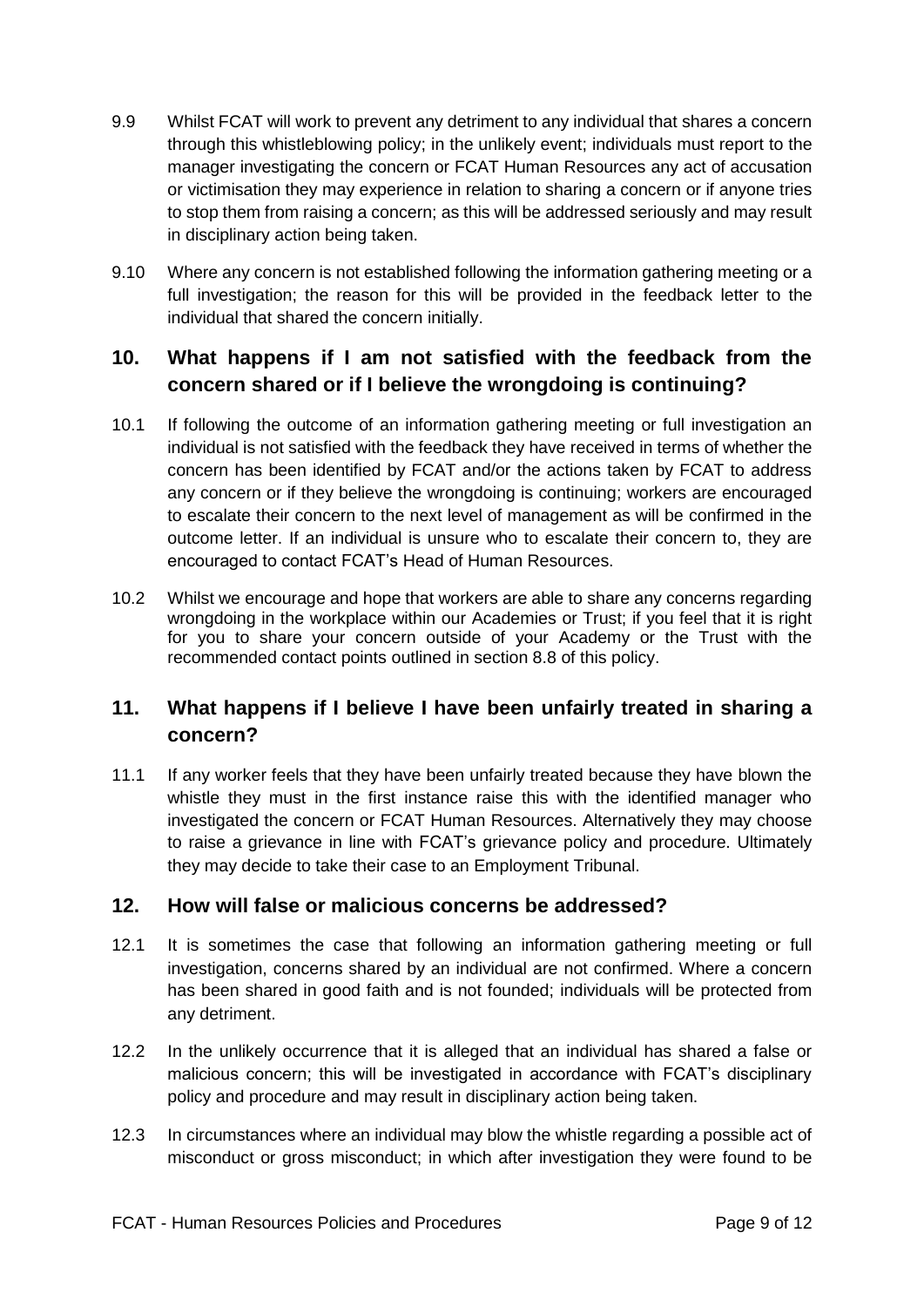complicit, the sharing of information will be considered in mitigation, but will not exempt the individual from any resulting disciplinary action being taken.

12.4 Any individual who contacts the media regarding any concerns about wrongdoing in the workplace, without first sharing this information in line with section 8 of this policy may result in disciplinary action being taken against them.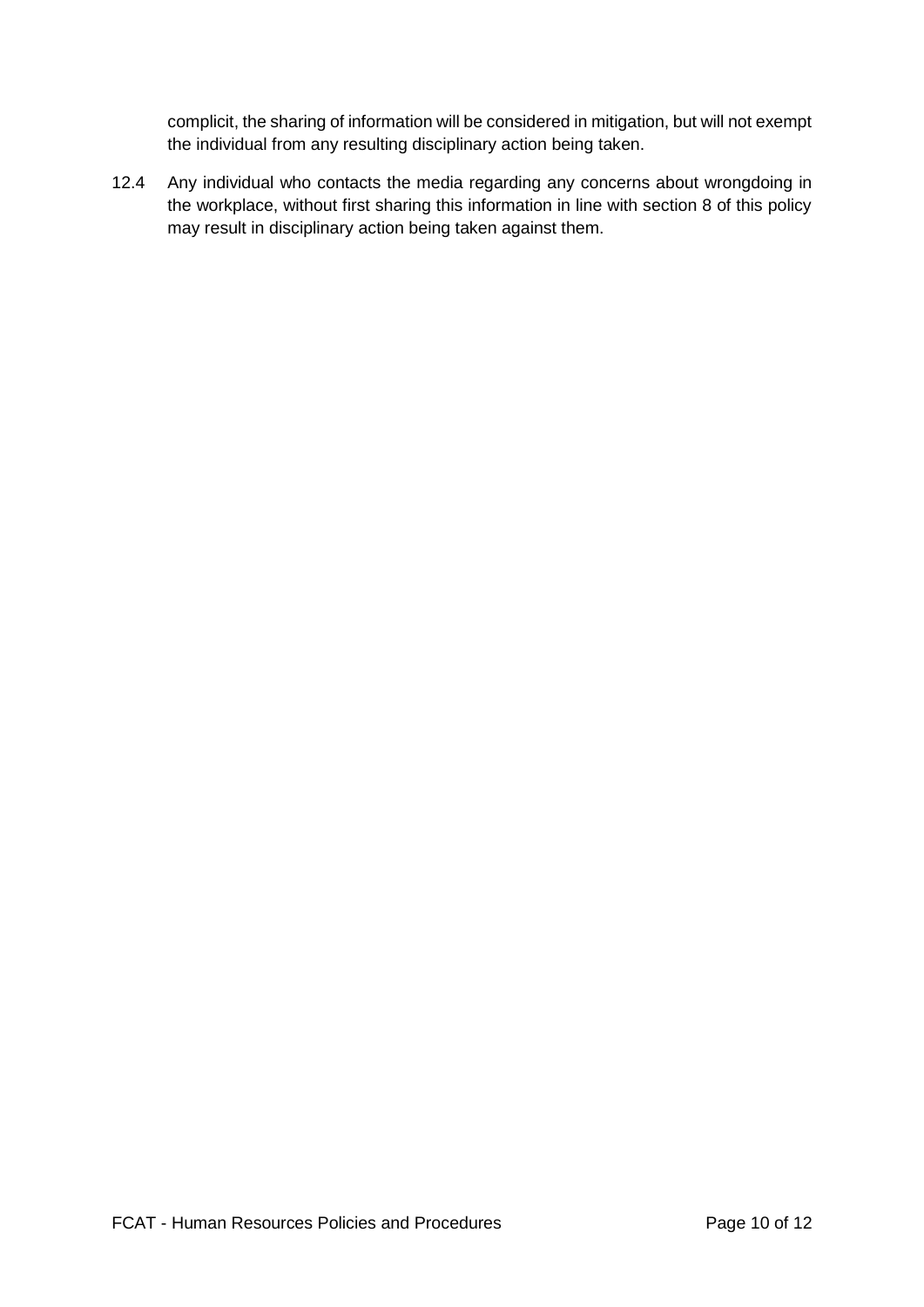# **APPENDIX 1 – ACADEMY AND TRUST CONTACT DETAILS**

| <b>Academy</b>                                                                                                                                            | For contact details please obtain from:                                                                                  |
|-----------------------------------------------------------------------------------------------------------------------------------------------------------|--------------------------------------------------------------------------------------------------------------------------|
| <b>Unity Academy Blackpool</b>                                                                                                                            |                                                                                                                          |
| Headteacher<br><b>Stephen Cooke</b><br><b>Executive Headteacher</b><br><b>Chris Lickiss</b><br><b>Chair of Academy Council</b><br>Mark Gutteridge         | Karen Linney - Headteacher's PA and<br><b>Business Support Manager</b><br><b>Unity Academy Blackpool</b><br>01253 355493 |
| <b>Blackpool Aspire Academy</b>                                                                                                                           |                                                                                                                          |
| Headteacher<br>John Woods<br><b>Executive Headteacher</b><br><b>Chris Lickiss</b><br><b>Chair of Academy Council</b><br>Jill Gray                         | Karen Clancy - Headteacher's PA and<br><b>Office Manager</b><br><b>Blackpool Aspire Academy</b><br>01253 353155          |
| <b>Montgomery High School</b>                                                                                                                             |                                                                                                                          |
| <b>Headteacher</b><br><b>Stephen Careless</b><br><b>Executive Headteacher</b><br>Stephen Cox<br><b>Chair of Academy Council</b><br><b>Paul Frew</b>       | Faye Burrows - Headteacher's PA and<br><b>Administration Manager</b><br><b>Montgomery High School</b><br>01253 356271    |
| <b>Garstang Community Academy</b>                                                                                                                         |                                                                                                                          |
| <b>Headteacher</b><br>Alasdair Ashcroft<br><b>Executive Headteacher</b><br><b>Stephen Cox</b><br><b>Chair of Academy Council</b><br><b>Pauline Howard</b> | Liz Macpherson - Office Manager and<br><b>Headteacher's PA</b><br><b>Garstang Community Academy</b><br>01995 607291      |
| <b>Armfield Academy</b>                                                                                                                                   |                                                                                                                          |
| Headteacher<br>Mark Kilmurray<br><b>Executive Headteacher</b><br><b>Chris Lickiss</b><br><b>Chair of Academy Council</b><br>Mark Gutteridge               | Karen Ashton - PA to SLT<br><b>Armfield Academy</b><br>01253 207702                                                      |
| <b>Hambleton Primary Academy</b>                                                                                                                          |                                                                                                                          |
| <b>Headteacher</b><br><b>Holly Wood</b><br><b>Executive Headteacher</b><br><b>Catherine Dellow</b><br><b>Chair of Academy Council</b><br>Lisa Knowles     | Louise Shaw - Business Manager<br><b>Hambleton Primary Academy</b><br>01253 700331                                       |
|                                                                                                                                                           |                                                                                                                          |